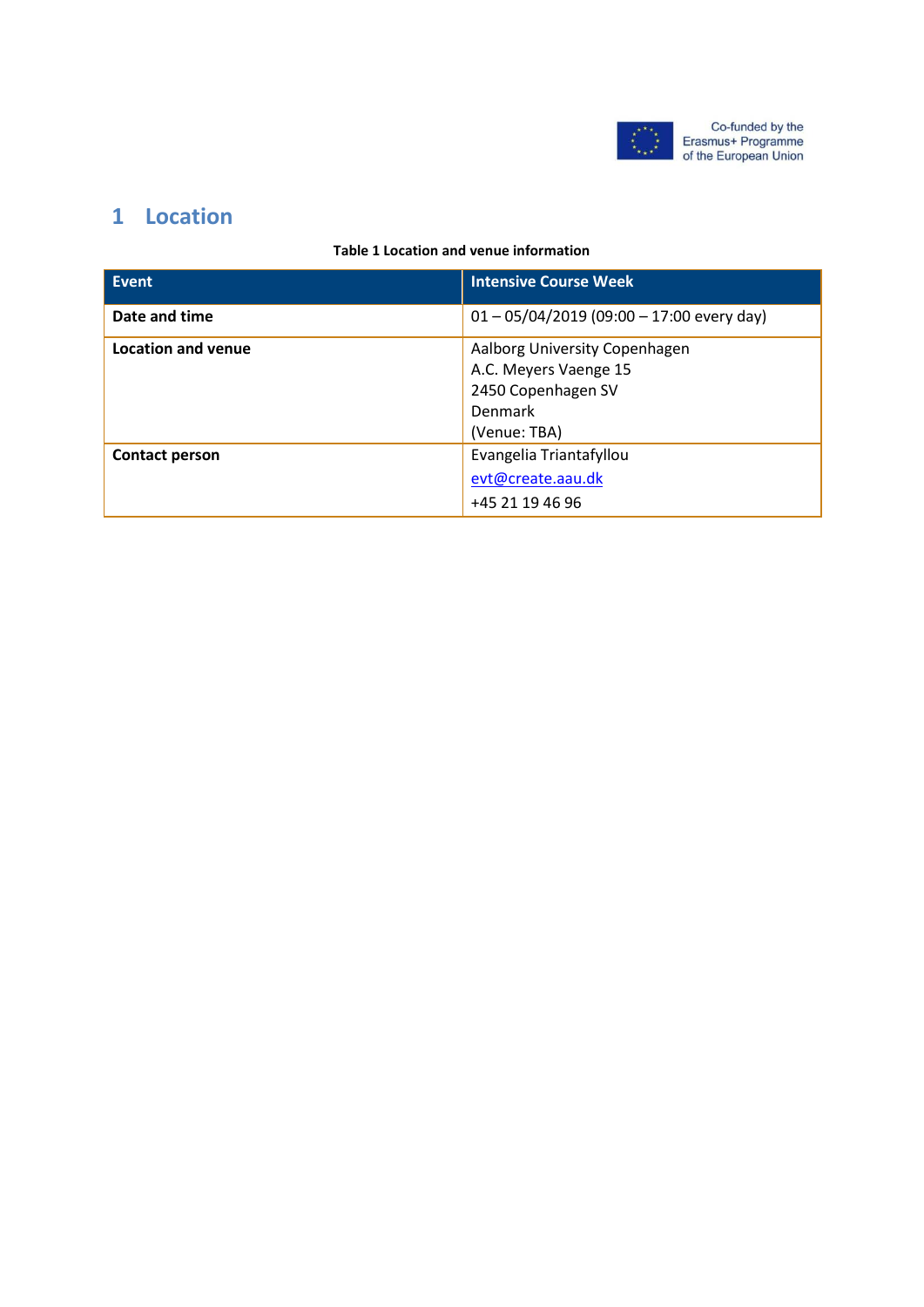

# **2 Directions to AAU-CPH**

Finding Aalborg University Copenhagen is easy. We are located at A.C. Meyers Vaenge 15 in Sydhavnen, just a few kilometres from Copenhagen city centre. This means that you can easily access AAU CPH whether you are travelling by car, bicycle or public transport.

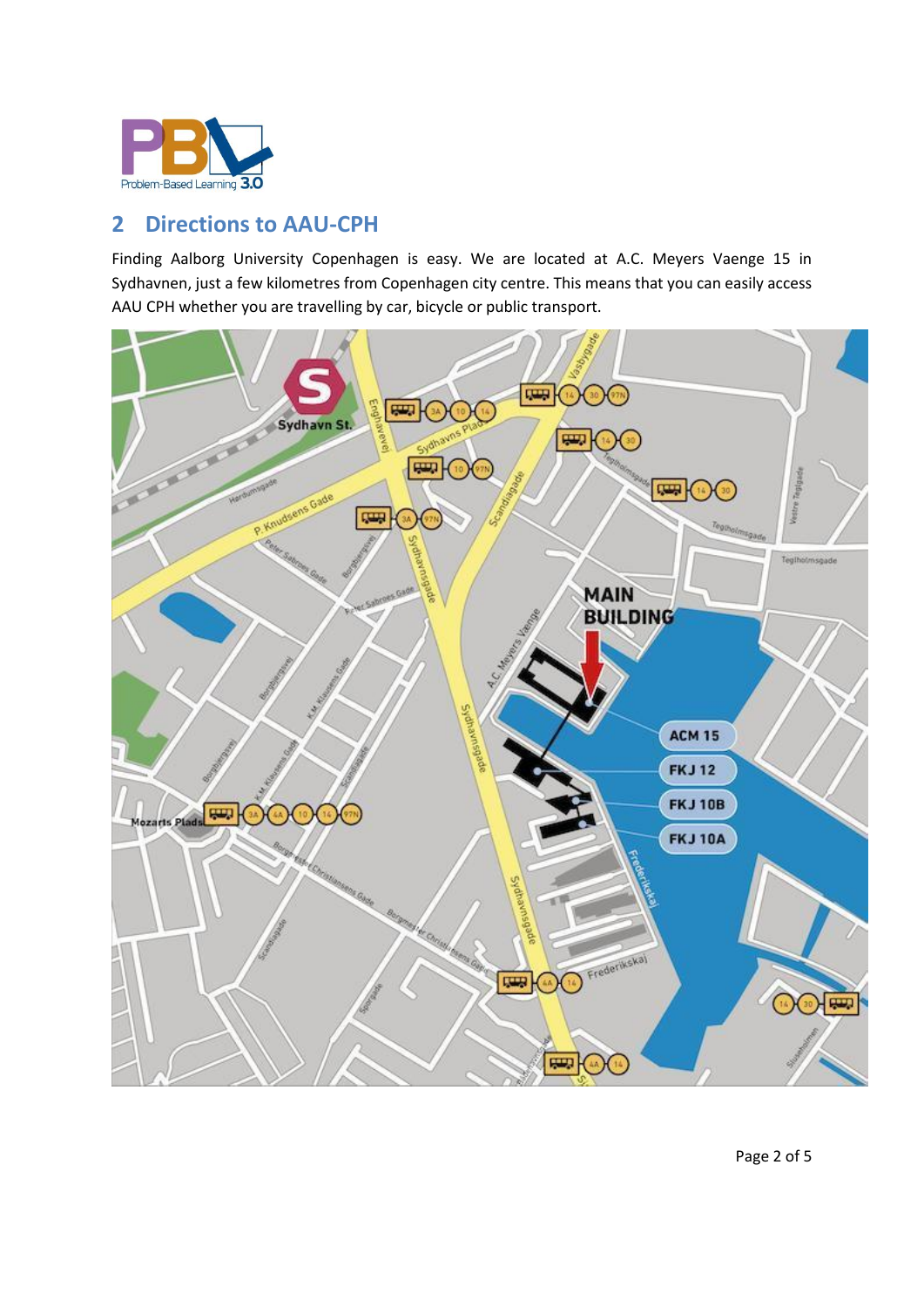

# **2.1 By Train**

### **From Copenhagen Central Train Station**

When travelling from Copenhagen Central Train Station you can take the S-train, lines A or E, to Sydhavn St. The University is within walking distance of Sydhavn Train Station.

You can find specific train routes and departure times at [https://www.rejseplanen.dk/webapp/index.html?language=en\\_EN](https://www.rejseplanen.dk/webapp/index.html?language=en_EN)

#### **From the airport**

When travelling from Copenhagen Airport you can take the Metro to Nørreport St. and change to an S-train. At Nørreport, you can take the S-train lines A or E to Sydhavn St.

## **2.2 By Bus**

Several different busses will take you to Aalborg University Copenhagen.

#### **Bus - Bus stop (check figure on previous page):**

- 3A Gustav Bangs Gade eller Borgbjergsvej
- 4A Bådhavnsgade
- 10 Sydhavns Plads
- 30 Scandiagade
- 97N (night bus) Sydhavns Plads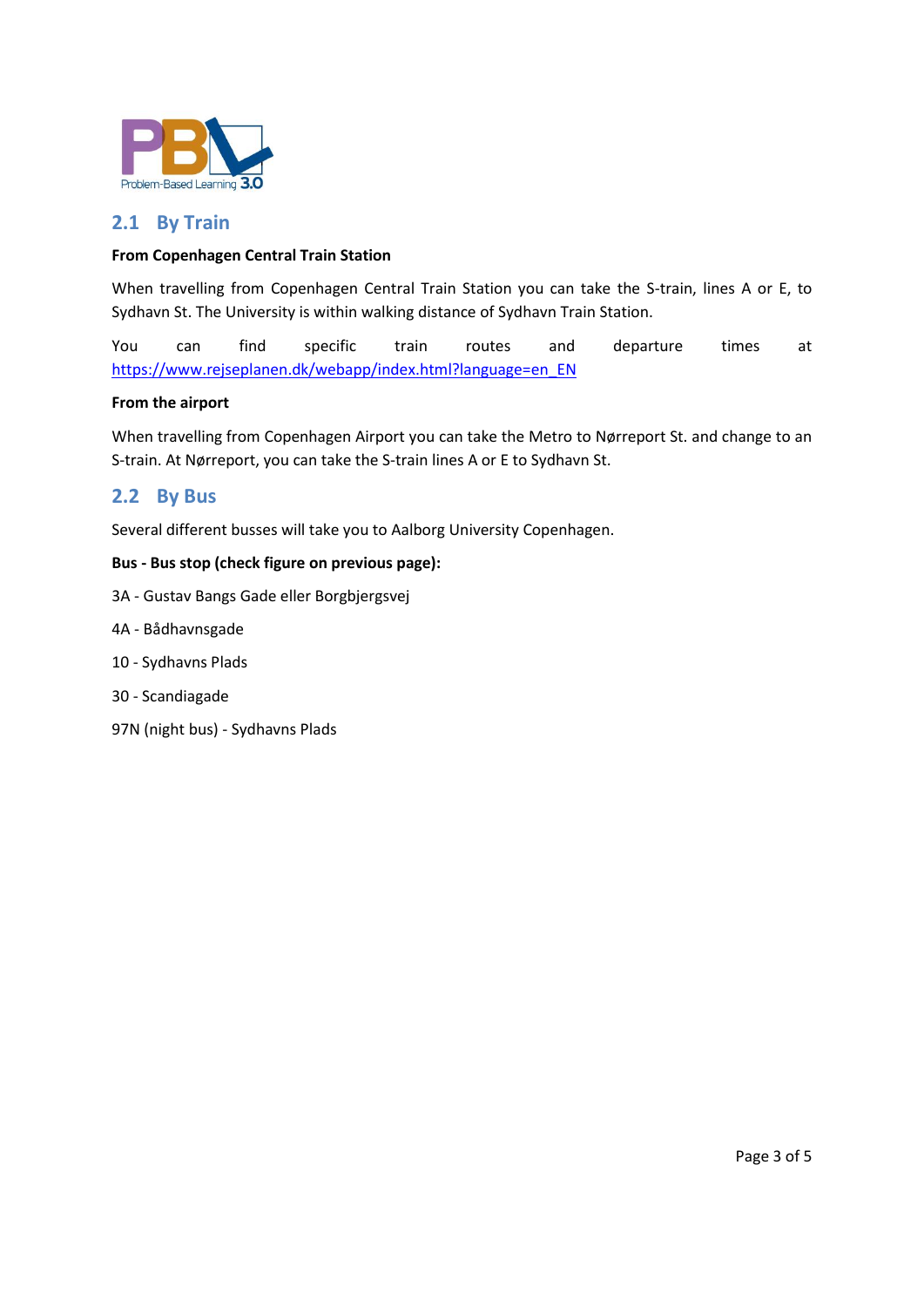



## **2.4 Information on the venue**

The meeting will take place in building **ACM15** (A.C. Meyers Vaenge 15).